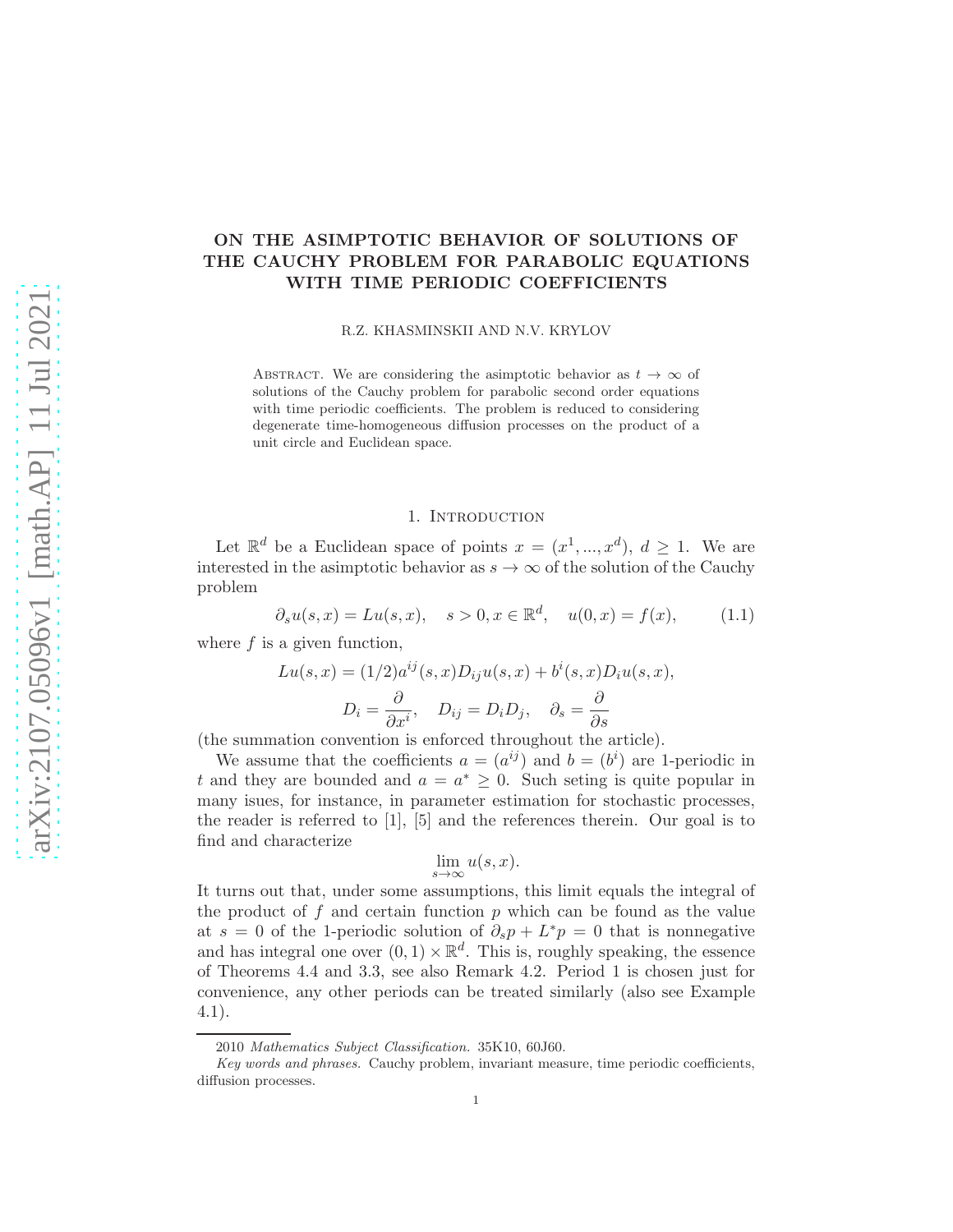#### 2 R.Z. KHASMINSKII AND N.V. KRYLOV

The exposition of this result is split into two parts. The one in Section 2 relies on some qualitative assumptions, a conjecture, and some arguments, at the end informal, which are intuitively appealing to a probabilist. The other one in Sections 3 and 4 is completely rigorous albeit more technical.

### 2. MOTIVATION

Here we assume that  $a$  and  $b$  are regular enough to make the constructions in this section possible. Suppose that for any  $(t, x) \in \mathbb{R}^{d+1}$  there exist a probability space and a d-dimensional Wiener process  $w_t$  such that the system

$$
x_s = x + \int_0^s \sqrt{a} (\mathbf{t}_r, x_r) \, dw_r + \int_0^s b(\mathbf{t}_r, x_r) \, dr, \quad \mathbf{t}_s = t - s \tag{2.1}
$$

has a weakly unique solution  $(t_s, x_s)$  and these solutions form a time-homogeneous strong Markov process in  $\mathbb{R}^{d+1}$ . As usual in the theory of Markov processes by  $E_{t,x}F(\mathsf{t},x)$  we mean the expectation of  $F(\mathsf{t},x)$  where  $(\mathsf{t},x)$  is the solution of (2.1). The Markov property, in particular, implies that for any Borel  $f(t, x) \geq 0$  and any  $s_1, s_2 \geq 0$ 

$$
E_{t,x}E_{t_{s_1},x_{s_1}}f(t_{s_2},x_{s_2}) = E_{t,x}f(t_{s_1+s_2},x_{s_1+s_2}).
$$
\n(2.2)

In this section we apply to this setting the methods developed in [6] in the case of time-homogeneous diffusion processes. These methods are applicable when the process possesses some recurrent properties and, since t. is not recurrent in any sense but the coefficients are periodic in time, it is natural to map  $(t, x)$  on  $\mathcal{O} \times \mathbb{R}^d$ , where  $\mathcal{O}$  is the circle of unit length centered at the origin on the plane.

We represent each point in  $\mathcal O$  by a number, which is its distance along  $\mathcal{O}$  to the point  $((2\pi)^{-1},0)$  in the clockwise direction. In this way we define a mapping  $y : [0, 1) \rightarrow \mathcal{O}$ . We extend this mapping to R as 1-periodic function. Then even though  $y(t)$  is discontinuous at  $0, \pm 1, \pm 2, \dots$ , if  $f(y)$ is, say twice continuously differentiable on  $\mathcal{O}, f(y(t))$  is twice continuously differentiable on R.

Also introduce the process  $(y_s, x_s) := (y(\mathsf{t}_s), x_s)$  on  $\mathcal{O} \times \mathbb{R}^d$ . Obviously,  $(y_s, x_s)$  is a strong Markov process. Below the symbol  $E_{y,x}$  stands for the expectation associated with this process when it starts at  $(y, x)$ . The symbol  $P_{y,x}$  is used for the probability measure associated with this process when it starts at  $(y, x)$ . We also use the symbols  $E_{\mu}$  and  $P_{\mu}$  when the starting point has distribution  $\mu$ .

**Lemma 2.1.** For  $t \in \mathbb{R}$  and  $f \ge 0$ , which is Borel on  $\mathcal{O} \times \mathbb{R}^d$ , we have

$$
E_{y(t),x}f(y_s, x_s) = E_{t,x}f(y(t_s), x_s),
$$
\n(2.3)

and if  $f = f(y, x)$  is smooth enough with compact support, then uniformly on  $\mathbb{R}^{d+1}$ 

$$
\frac{1}{s}\big(E_{y(t),x}f(y_s,x_s)-f(y(t),x)\big)
$$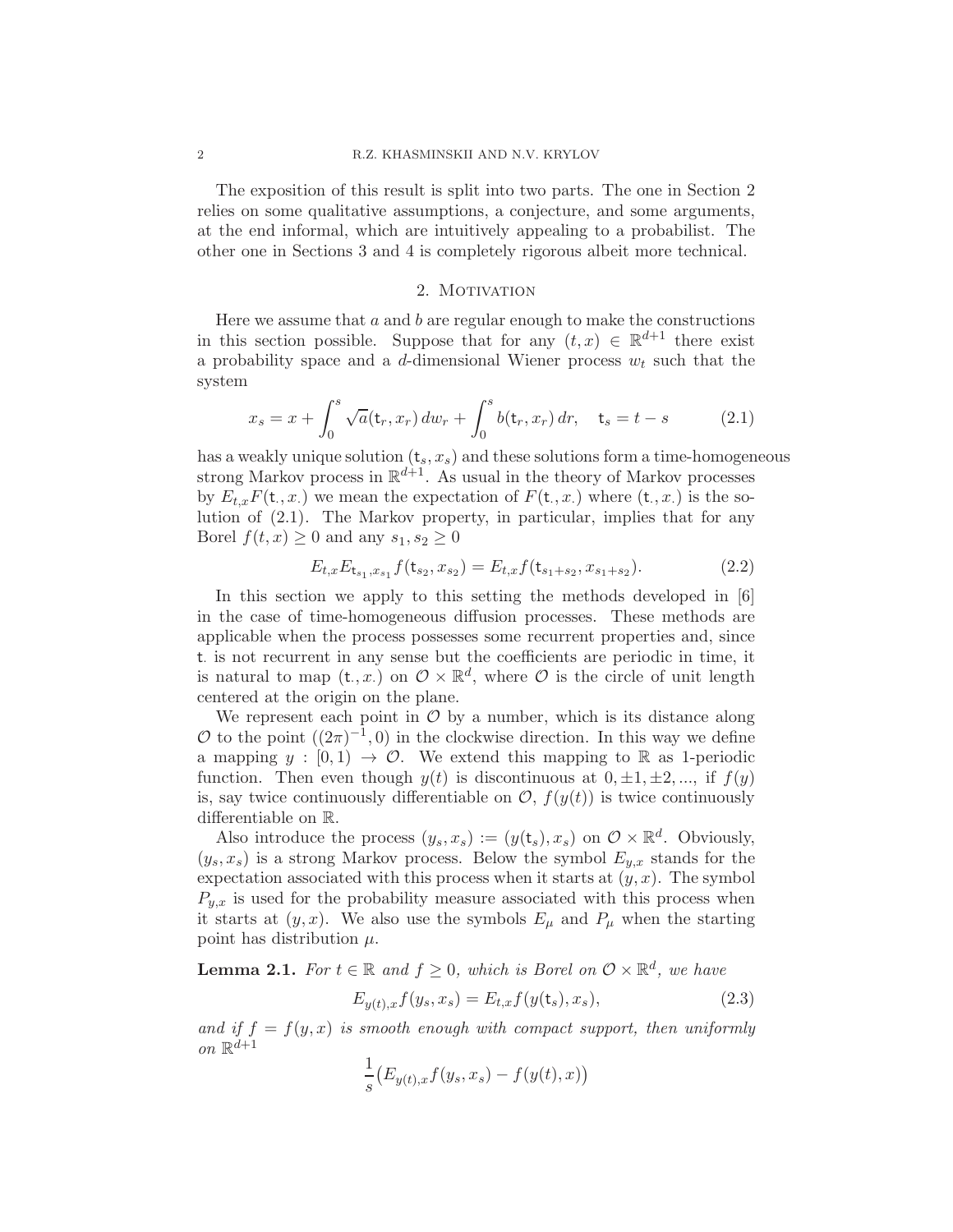$$
\rightarrow (1/2)a^{ij}(t,x)D_{ij}g(t,x) + b^{i}(t,x)D_{i}g(t,x) - \partial_{t}g(t,x)
$$
\n
$$
as \ s \downarrow 0, \ where \ g(t,x) = f(y(t),x).
$$
\n(2.4)

Here (2.3) follows from the definition of  $(y_s, x_s)$  and (2.4) is easily obtained (for instance, under the assumptions in Section 3, see Lemma 4.1) by applying Itô's formula to  $f(y(t_s), x_s) = g(t_s, x_s)$ .

Denote  $B_R = \{x \in \mathbb{R}^d : |x| < R\}$ . We impose the following condition (B):

(B1) There exists  $R_0 \in (0,\infty)$  such that the least eigenvalue of  $a(t,x)$  is bounded away from zero by a number independent of  $t \in [0, 1]$  and  $x \in B_{R_0}$ ;

(B2) There exists  $R_1 \in (0, R_0)$  such that, for any  $R \ge R_0$ , we have

$$
\sup_{\mathcal{O}\times B_R} E_{y,x} \tau_U < \infty,
$$

where  $U = \mathcal{O} \times \bar{B}_{R_1}$  and  $\tau_U$  is the first time  $(y_s, x_s)$  hits U.

Our first goal is to show that  $(y_s, x_s)$  has a unique invariant probability distribution.

Introduce stopping times  $0 = \tau_0 < \tau'_1 < \tau_1 ...$  so that  $\tau'_{n+1}$  is the first time  $(y_s, x_s)$  hits  $\mathcal{O} \times \bar{B}_{R_1}$  after  $\tau_n$ ,  $\tau_{n+1}$  is the first time  $(y_s, x_s)$  hits  $\mathcal{O} \times \partial B_{R_0}$ after  $\tau'_{n+1}$ . It is not hard to see that, under condition (B), all  $\tau'_{n}$ ,  $\tau_{n}$  are finite (a.s.).

Consider the case that  $(y_0, x_0) = (y, x) \in \mathcal{O} \times \partial B_{R_0}$  and set  $(\tilde{y}_n, \tilde{x}_n) =$  $(y_{\tau_n}, x_{\tau_n})$ . The strong Markov property of  $(y_s, x_s)$  implies that  $(\tilde{y}_n, \tilde{x}_n)$  is a Markov chain on  $\mathcal{O} \times \partial B_{R_0}$ .

Now comes a subtle point which we could not justify by referring to the literature known to us. Under some natural regularity assumptions on a,

(A) for  $(y, x) \in \mathcal{O} \times \partial B_{R_1}$ , the  $P_{y,x}$ -distribution of  $(y_{\tau_1}, x_{\tau_1})$  has a density bounded away from zero and infinity by constants independent of  $(y, x)$ .

To discuss this assumption consider the parabolic equation  $\partial_s u = Lu$  in  $(0, 4] \times B_{R_0}$  with zero initial condition and, say regular boundary condition on  $(0, 4) \times \partial B_{R_0}$ . Usually,  $u(s, x)$  is expressed as the integral over  $(0, 4) \times \partial B_{R_0}$ of the boundary data agains a (Poisson) kernel  $p(s, x, \tau, \xi)$ ,  $(\tau, \xi) \in (0, 4) \times$  $\partial B_{R_0}$ . Having in mind Itô's formula, one can easily see that, for (A) to be true, it suffices to have an  $\varepsilon > 0$  such that  $\varepsilon^{-1} \ge p(s, x, \tau, \xi) \ge \varepsilon$  whenever  $s \in (3, 4), |x| = R_1, \tau \in (1, 2), \text{ and } |\xi| = R_0.$ 

Conjecture. Property (A) holds is Assumption 3.1 is satisfied.

As in Section 4.4 of [6], in light of (A) and (B) and the result on page 197 of  $[2]$  (see there  $(5.6)$ ), we arrive at the following.

**Lemma 2.2.** The Markov chain  $(\tilde{y}_n, \tilde{x}_n)$ ,  $n = 1, 2, ...,$  has a unique stationary probability distribution  $\tilde{\mu}$ . Furthermore, for a constant  $\kappa \in (0,1)$  and all  $n \geq 1$  and Borel  $\Gamma \subset \mathcal{O} \times \partial B_{R_0}$ 

$$
|\tilde{P}^n(y, x, \Gamma) - \tilde{\mu}(\Gamma)| \le \kappa^{n-1}
$$
\n(2.5)

Finally,  $\tilde{\mu}$  has a density bounded away from zero and infinity.

As in Section 4.4 of [6], Lemma 2.2 leads to existence of invariant probability distribution for  $(y_t, x_t)$ .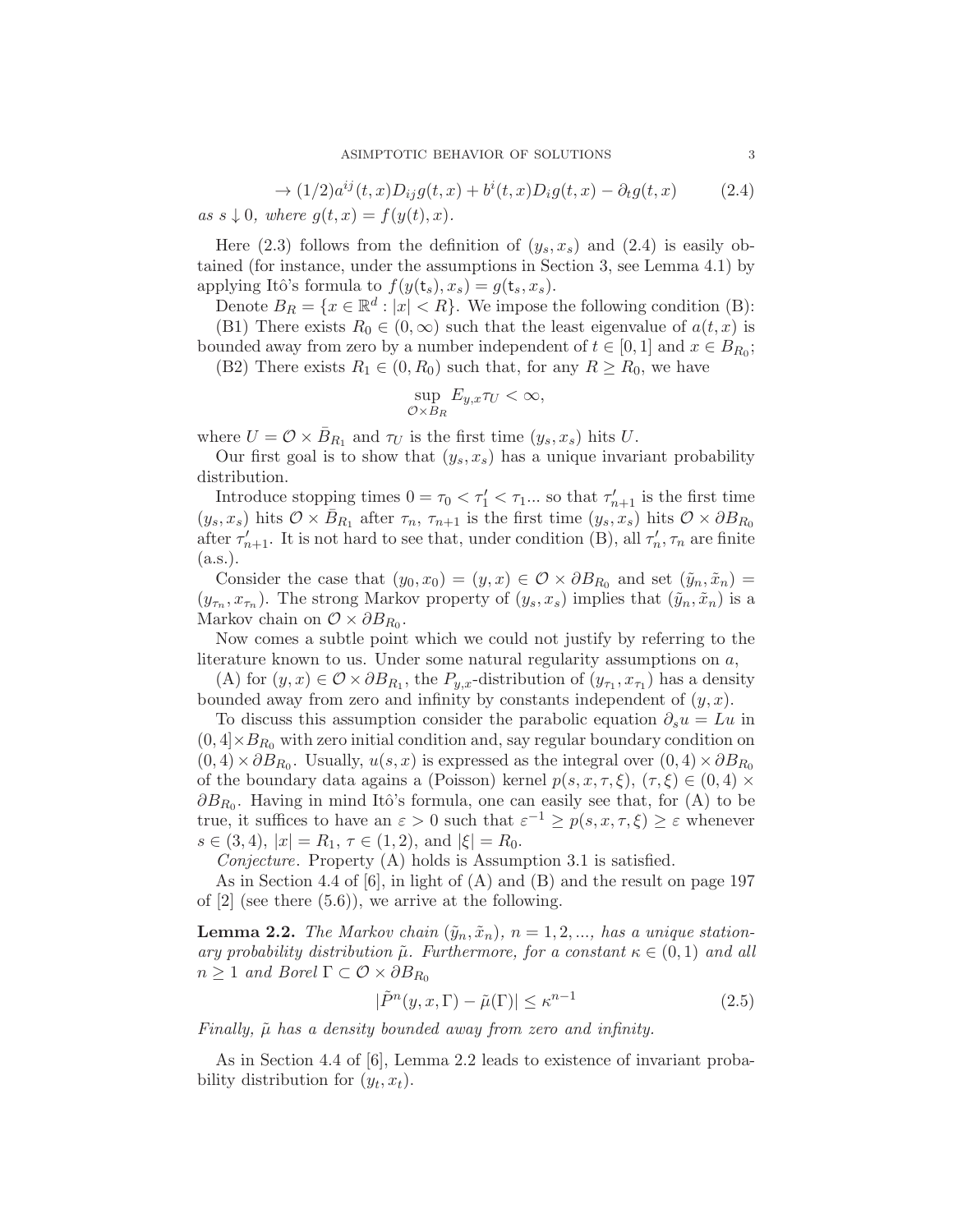**Theorem 2.3.** For Borel  $\Gamma \subset \mathcal{O} \times \mathbb{R}^d$  define

$$
\nu(\Gamma) = \int_{\mathcal{O}\times \partial B_{R_0}} E_{y,x} \int_0^{\tau_1} I_{\Gamma}(y_s, x_s) ds \, \tilde{\mu}(dydx).
$$

Then  $\bar{\nu} := \nu(\mathcal{O} \times \mathbb{R}^d) < \infty$  and  $\mu := \nu/\bar{\nu}$  is an invariant probability distribution for  $(y_t, x_t)$ .

To prove this theorem it suffices to repeat a short and straightforward proof of Theorem 4.1 of [6].

To prove that the stationary probability distribution is unique we need the law of large numbers.

**Theorem 2.4.** Let f be a Borel function on  $\mathcal{O} \times \mathbb{R}^d$  having finite integral with respect to  $\tilde{\mu}$  from Theorem 2.3. Then for any  $(y, x) \in \mathcal{O} \times \mathbb{R}^d$ 

$$
\frac{1}{T} \int_0^T f(y_s, x_s) ds \to \int_{\mathcal{O} \times \mathbb{R}^d} f(y', x') \mu(dy'dx') \tag{2.6}
$$

as  $T \to \infty$   $P_{u.x^-}(a.s.).$ 

Proof. We follow the proof of Theorem 4.2 of [6] assuming for simplicity that f is bounded. First we prove that (2.6) holds  $P_{\tilde{\mu}}$ -(a.s.). Introduce

$$
\eta_n = \int_{\tau_n}^{\tau_{n+1}} f(y_s, x_s) \, ds.
$$

Note that (by definition)

$$
E_{\tilde{\mu}} \eta_n = \int_{\mathcal{O} \times \mathbb{R}^d} f(y, x) \nu(dy dx).
$$

Furthermore, under the measure  $P_{\tilde{\mu}}$  the sequence  $\eta_n$  is obviously stationary and, therefore, there exists  $\xi$  such that  $P_{\tilde{\mu}}$ -(a.s.) and in  $L_1$ 

$$
\frac{1}{n}\sum_{i=1}^{n}\eta_{i}\to\xi
$$
\n(2.7)

as  $n \to \infty$ . It follows that for any integer m

$$
\lim_{n \to \infty} \frac{1}{n-m} \sum_{i=m}^{n} E_{\tilde{\mu}} \{ \eta_i \mid \mathcal{N}_{\tau_m}^{y..x.} \} = E_{\tilde{\mu}} \{ \xi \mid \mathcal{N}_{\tau_m}^{y..x.} \},
$$

where  $\mathcal{N}_t^{y \dots, x}$ . <sup>y</sup>.x. is the  $\sigma$ -field generated by  $(y_s, x_s)$ ,  $s \leq t$ . By the strong Markov property and the stationarity of  $(y_{\tau_n}, x_{\tau_n})$  for  $i \geq m$ 

$$
E_{\tilde{\mu}}\{\eta_i \mid \mathcal{N}_{\tau_m}^{y.,x.}\} = E_{\tilde{\mu}}\{E\{\eta_i \mid \mathcal{N}_{\tau_i}^{y.,x.}\} \mid \mathcal{N}_{\tau_m}^{y.,x.}\}
$$

$$
= E_{\tilde{\mu}}\{\eta(y_{\tau_i}, x_{\tau_i}) \mid \mathcal{N}_{\tau_m}^{y.,x.}\} = \zeta_{i-m}(y_{\tau_m}, x_{\tau_m}),
$$

where  $\eta$  and  $\zeta_{i-m}$  are some Borel functions. Hence

$$
\lim_{n \to \infty} \frac{1}{n-m} \sum_{i=m}^{n} \zeta_{i-m}(y_{\tau_m}, x_{\tau_m}) = E_{\tilde{\mu}} \{ \xi \mid \mathcal{N}_{\tau_m}^{y_{\cdot},x_{\cdot}} \},
$$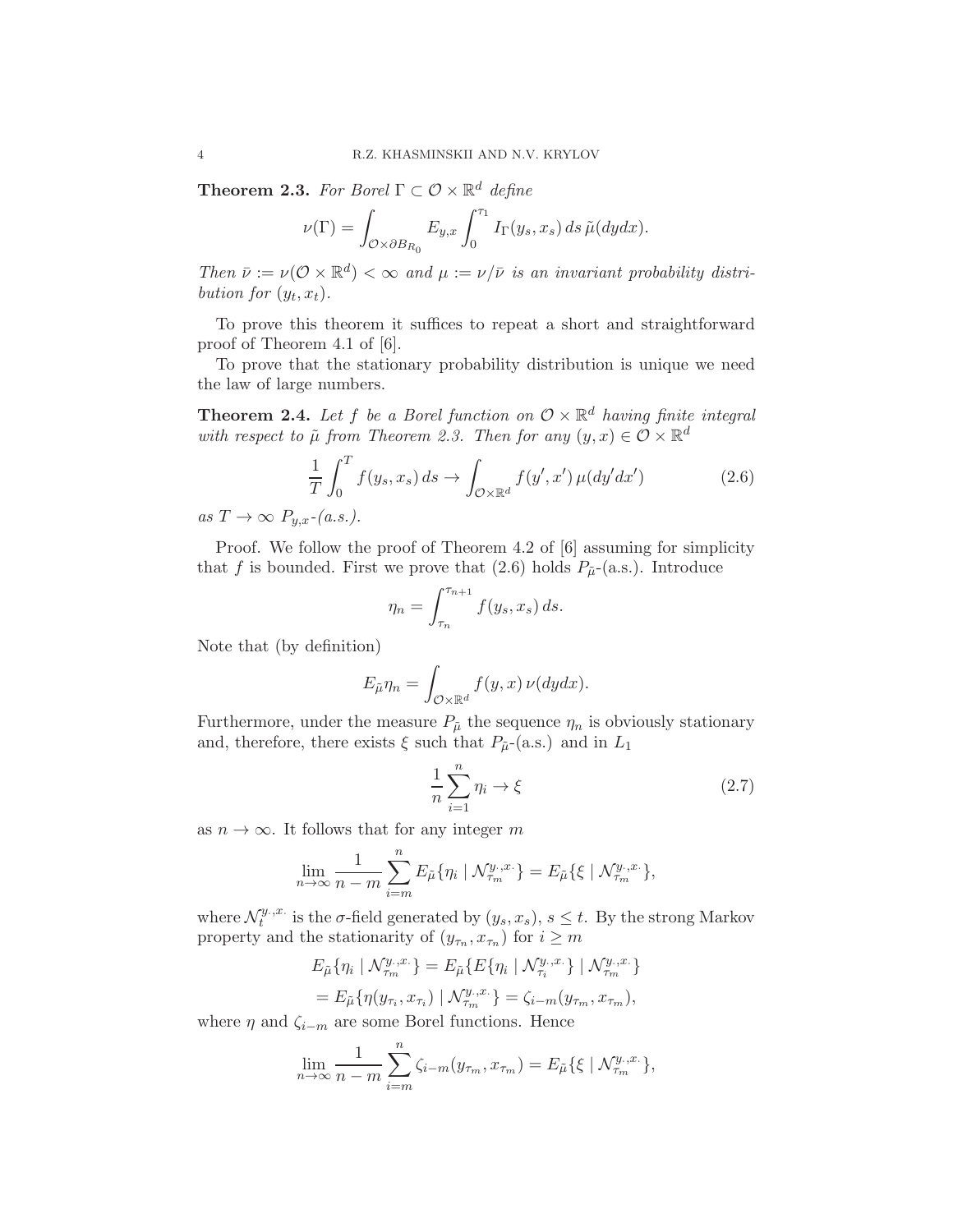which is equivalently rewritten as

$$
\lim_{n \to \infty} \frac{1}{n} \sum_{i=0}^{n} \zeta_i(y_{\tau_m}, x_{\tau_m}) = E_{\tilde{\mu}} \{ \xi \mid \mathcal{N}_{\tau_m}^{y_{\cdot},x_{\cdot}} \}.
$$

By taking into account that the distribution of  $(y_{\tau_m}, x_{\tau_m})$  is  $\tilde{\mu}$ , we conclude that the limit of  $(1/n)\sum_{i=0}^{n} \zeta_i$  exists  $\tilde{\mu}$ -(a.e.) and if we take a Borel  $\kappa(y, x)$ equal to this limit  $\tilde{\mu}$ -(a.e.), then

$$
E_{\tilde{\mu}}\{\xi \mid \mathcal{N}_{\tau_m}^{y_.,x.}\} = \kappa(y_{\tau_m}, x_{\tau_m}),
$$
  

$$
\xi = \lim_{m \to \infty} E_{\tilde{\mu}}\{\xi \mid \mathcal{N}_{\tau_m}^{y_.,x.}\} = \lim_{m \to \infty} \kappa(y_{\tau_m}, x_{\tau_m}).
$$
 (2.8)

In light of Lemma 2.2 this yields that for any integer  $r \geq 1$ 

$$
E_{\tilde{\mu}}\{\xi \mid \mathcal{N}_{\tau_r}^{y..x.}\} = \lim_{m \to \infty} E_{\tilde{\mu}}\{\kappa(y_{\tau_m}, x_{\tau_m}) \mid \mathcal{N}_{\tau_r}^{y..x.}\}
$$

$$
= \int_{\mathcal{O} \times \partial B_{R_0}} \kappa(y, x) \tilde{\mu}(dydx),
$$

which together with (2.8) imply that  $\xi = \text{const.}$  This constant is easily found from (2.7) to be equal to  $E_{\tilde{\mu}} \eta_1$  and therefore, as  $n \to \infty$ ,

$$
\frac{1}{n} \int_0^{\tau_{n+1}} f(y_s, x_s) \, ds \to \int_{\mathcal{O} \times \mathbb{R}^d} f(y, x) \, \nu(dy dx)
$$

 $P_{\tilde{\mu}}$ -(a.s.). By taking here  $f \equiv 1$  we find that  $\tau_{n+1}/n \to \bar{\nu}$  and this and the boundedness of f readily imply that (2.6) holds  $P_{\tilde{\mu}}$ -(a.s.), that is, it holds  $P_{y,x}$ -(a.s.) for  $\tilde{\mu}$ -almost any  $(y, x)$ . Actually, the boundedness of f is not needed, as it is shown by a simple argument in the proof of Theorem 4.2 of  $|6|$ .

For any other  $(y, x) \in \mathcal{O} \times \mathbb{R}^d$ , the  $P_{y,x}$ -distribution of  $(y_{\tau_1}, x_{\tau_1})$  on  $\mathcal{O} \times \partial B_{R_0}$  is absolutely continuous because of (A) and the strong Markov property. Hence, it is also absolutely continuous with respect to  $\tilde{\mu}$ . Now the fact that  $(2.6)$  holds under  $P_{y,x}$  follows from

$$
\lim_{T \to \infty} \frac{1}{T} \int_0^T f(y_s, x_s) ds = \lim_{T \to \infty} \frac{1}{T} \int_{\tau_1}^{\tau_1 + T} f(y_s, x_s) ds.
$$

The theorem is proved.

After that the fact that the stationary probability distribution for  $(y_s, x_s)$ is unique is derived as in Corollary 4.4 of [6]: From  $(2.6)$  for Borel  $\Gamma$  and invariant probability distribution  $\tilde{\mu}$  of  $(y_s, x_s)$  we have

$$
\frac{1}{T} \int_0^T P(y, x, s, \Gamma) ds = E_{y, x} \frac{1}{T} \int_0^T I_{\Gamma}(y_s, x_s) ds \to \mu(\Gamma),
$$
  

$$
\tilde{\mu}(\Gamma) = \int_{\mathcal{O} \times \mathbb{R}^d} \left( \frac{1}{T} \int_0^T P(y, x, s, \Gamma) ds \right) \tilde{\mu}(dy dx) \to \mu(\Gamma).
$$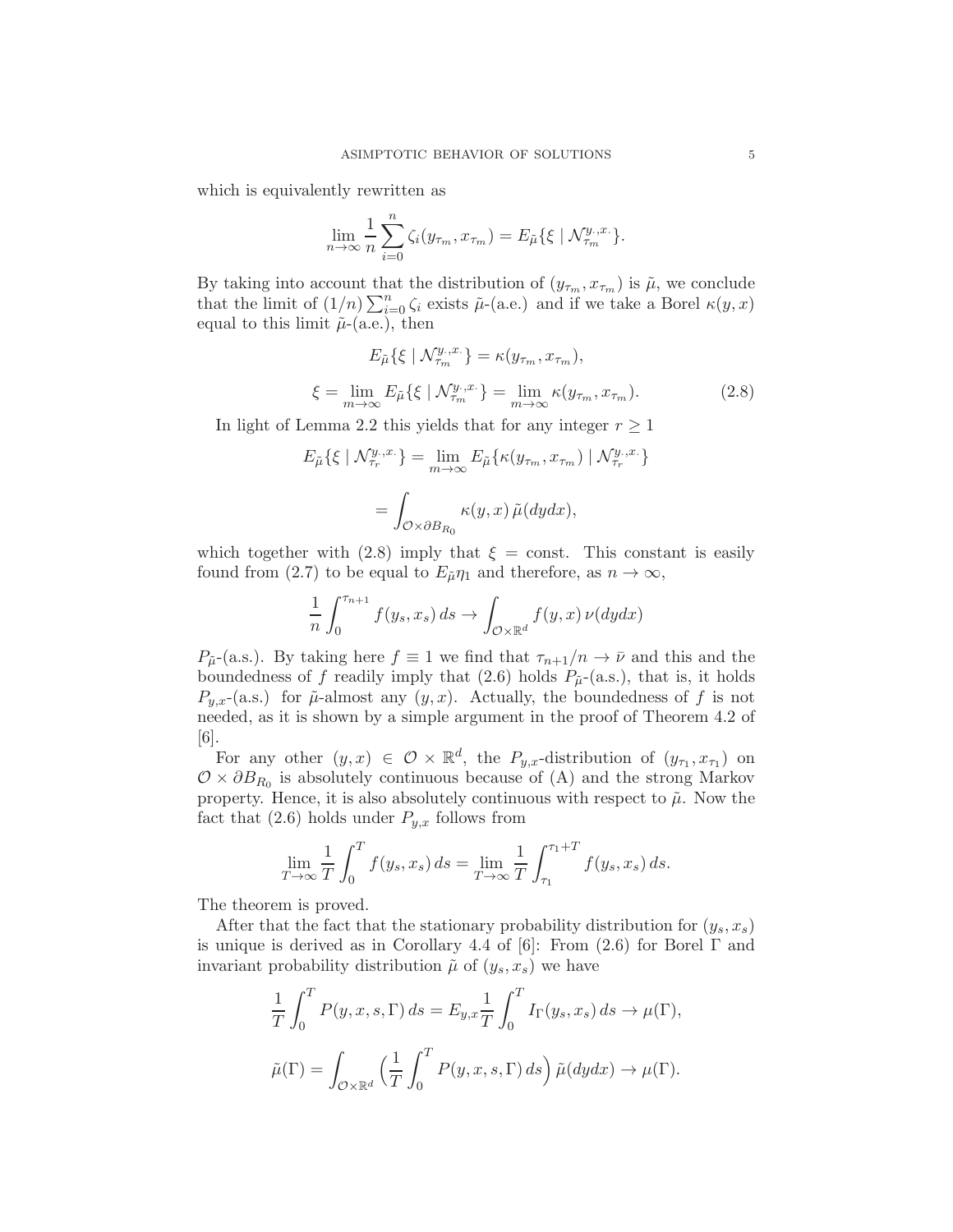Remark 2.1. With the above  $\mu$  on  $\mathcal{O} \times \mathbb{R}^d$  we naturally associate a measure  $\hat{\mu}$  on  $[0,1) \times \mathbb{R}^d$  by the formula

$$
\hat{\mu}([s,t)\times\Gamma) = \mu([y(s),y(t))\times\Gamma),
$$

where  $[y(s), y(t)]$  is the arc between  $y(s)$  and  $y(t)$ . Then for any Borel nonnegative f on  $\mathcal{O} \times \mathbb{R}^d$  we have

$$
\int_{\mathcal{O}\times\mathbb{R}^d} f\,\mu(dydx) = \int_{[0,1)} \int_{\mathbb{R}^d} f(y(t),x)\,\hat{\mu}(dtdx).
$$

Since  $\mu$  is the invariant probability distribution of  $(y_s, x_s)$ , the integral of the left-hand side of  $(2.4)$  against  $\hat{\mu}$  is zero by the above, hence,

$$
\int_{[0,1)} \int_{\mathbb{R}^d} \left[ (1/2) a^{ij}(t,x) D_{ij} g(t,x) + b^i(t,x) D_{i} g(t,x) - \partial_t g(t,x) \right] \hat{\mu}(dt dx) = 0
$$
\n(2.9)

for any 1-periodic in time smooth g. It is usual in such situations to call  $\hat{\mu}$ a generalized solution of

$$
\partial_t \hat{\mu} + (1/2)D_{ij}(a^{ij}\hat{\mu}) - D_i(b^i\hat{\mu}) = 0 \qquad (2.10)
$$

in  $[0,1) \times \mathbb{R}^d$ .

Remark 2.2. For  $f = f(y)$  in (2.6) we find that

$$
\int_{\mathcal{O}\times\mathbb{R}^d} f(y)\,\mu(dydx) = \int_0^1 f(y(t))\,dt,
$$

which implies that, if  $\mathcal{O} \times \mathbb{R}^d$ -valued random element  $(\eta, \xi)$  has distribution  $\mu$ , then  $\eta$  is uniformly distributed on  $\mathcal{O}$ . Let  $\pi_y(\Gamma)$ ,  $y \in \mathcal{O}$ ,  $\Gamma$  Borel in  $\mathbb{R}^d$ , be the regular conditional distribution of  $\xi$  given  $\eta = y$ . Then for all Borel  $f \geq 0$ 

$$
\int_{\mathcal{O}\times\mathbb{R}^d} f(y,x)\,\mu(dydx) = \int_0^1 \left( \int_{\mathbb{R}^d} f(y(t),x)\,\pi_{y(t)}(dx) \right) dt,
$$

and  $\hat{\mu}(dt dx) = \hat{\pi}_t(dx)dt$ , where  $\hat{\pi}_t(dx) = \pi_{y(t)}(dx)$ .

Also observe that  $y_1 = y_0$  no matter which initial distribution on  $\mathcal{O} \times \mathbb{R}^d$ we take. Therefore, the invariance of  $\mu$  implies that for  $f(y, x) = g(y)h(x)$ with Borel  $g, h \geq 0$  we have

$$
\int_{\mathcal{O}\times\mathbb{R}^d} g(y) E_{y,x} h(x_1) \,\mu(dydx) = \int_{\mathcal{O}\times\mathbb{R}^d} E_{y,x} f(y_1,x_1) \,\mu(dydx)
$$

$$
= \int_{\mathcal{O}\times\mathbb{R}^d} g(y) h(x) \,\mu(dydx).
$$

The arbitrariness of  $g$  implies that on  $(0, 1)$  (a.e.)

$$
\int_{\mathbb{R}^d} E_{t,x} h(x_1) \hat{\pi}_t(dx) = \int_{\mathbb{R}^d} h(x) \hat{\pi}_t(dx),
$$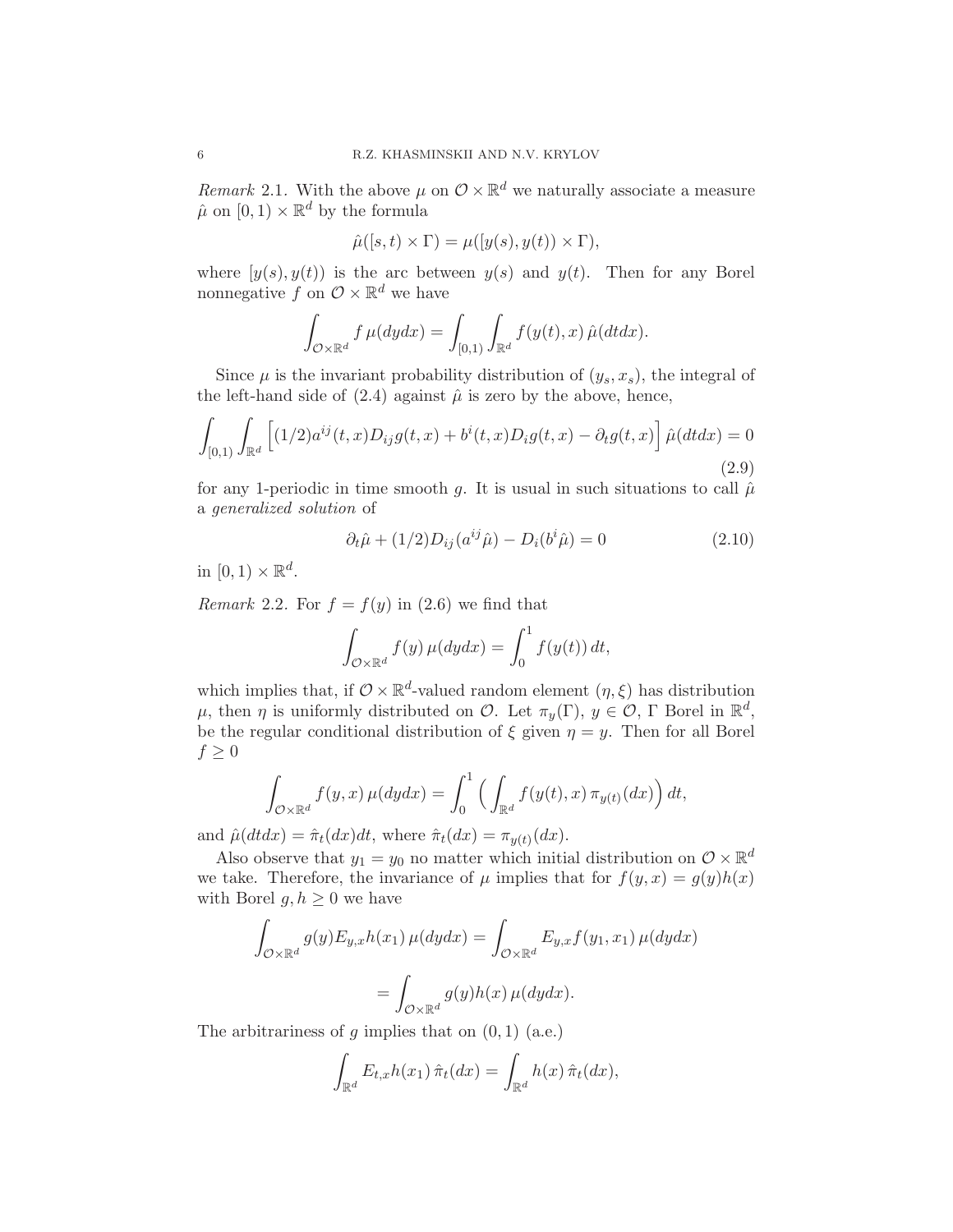that is,  $\hat{\pi}_t$  is an ivariant probability distribution for the kernel  $P_{t,x}(x_1 \in \Gamma)$ . Quite often in such situations

$$
E_{t,x}h(x_n) \to \int_{\mathbb{R}^d} h(y) \,\hat{\pi}_t(dy)
$$

as  $n \to \infty$ . Observe that as a rule  $E_{t,x}h(x_n)$  equals  $u(n,x)$ , where  $u(s,x)$ is the solution of the Cauchy problem  $\partial_s u = Lu, s \geq t$ , with initial value  $u(t, y) = h(y)$  and this is a motivation of the way we pursue the main goal of the article in the next sections.

## 3. Proving that the limit of solutions exists

We recall the main setting and introduce new assumptions.

**Assumption 3.1.** For a fixed  $\alpha \in (0,1)$ ,  $a, b$  are defined in  $\mathbb{R} \times \mathbb{R}^d$ , are 1periodic in the time variable, are  $\alpha$  Hölder continuous in x with the Hölder constant independent of s, are  $\alpha/2$  Hölder continuous in s with the Hölder constant independent of x, and a is symmetric with eigenvalues between  $\delta$ and  $\delta^{-1}$  for a constant  $\delta \in (0, 1]$ .

The regularity assumptions can be weakened but our goal is not to get the most general result but rather outline our approach to the problem and its solution. It is well known that even under much weaker regularity assumptions there exists strong Markov process  $(t_s, x_s)$  the trajectory of which satisfy (2.1) if  $(t_s, x_s)$  starts at  $(s, x)$ , where  $w_t$  is a d-dimensional Wiener process (see, for instance, [9] or [7]).

**Assumption 3.2.** For an  $R_0 \in (0, \infty)$ ,

$$
(b(s, x), x/|x|) \le -\gamma/|x|, \quad |x| \ge R_0,
$$
\n(3.1)

where the constant  $\gamma$  is such that  $2\gamma > \delta^{-2}d$ .

**Lemma 3.1.** For any  $t \in \mathbb{R}$ ,  $R \in (0, \infty)$ ,  $s > 0$ , there exists  $\varepsilon = \varepsilon(d, \delta, R, s)$ 0 such that for any Borel  $\Gamma \subset \mathbb{R}^d$  we have

$$
\inf_{|x| \le R} P_{t,x}(x_s \in \Gamma) \ge e^{-1/\varepsilon} \int_{\Gamma} e^{-|y|^2/\varepsilon} dy.
$$

Proof. As follows from the theory of parabolic equations [3], under our conditions on a, b for any smooth bounded  $f \geq 0$  and  $T \in \mathbb{R}$ , there exists a smooth solution of  $\partial_t u(t,x) = Lu(t,x)$  for  $t > T$  with boundary condition  $u(T, x) = f(x)$ . Applying Itô's formula to  $u(t_s, x_s)$  yields that  $u(t, x) :=$  $E_{t,x}f(x_{t-T})$ . On the other hand, there is an integral representation of u by means of the fundamental solution which implies that for  $t > T$ 

$$
E_{t,x}f(x_{t-T}) \ge \int_{\mathbb{R}^d} f(y)p_{t-T}(y-x) dy,
$$

where  $p_{t-T}(y)$  is a gaussian-like function. The arbitrariness of f yields the desired result. The lemma is proved.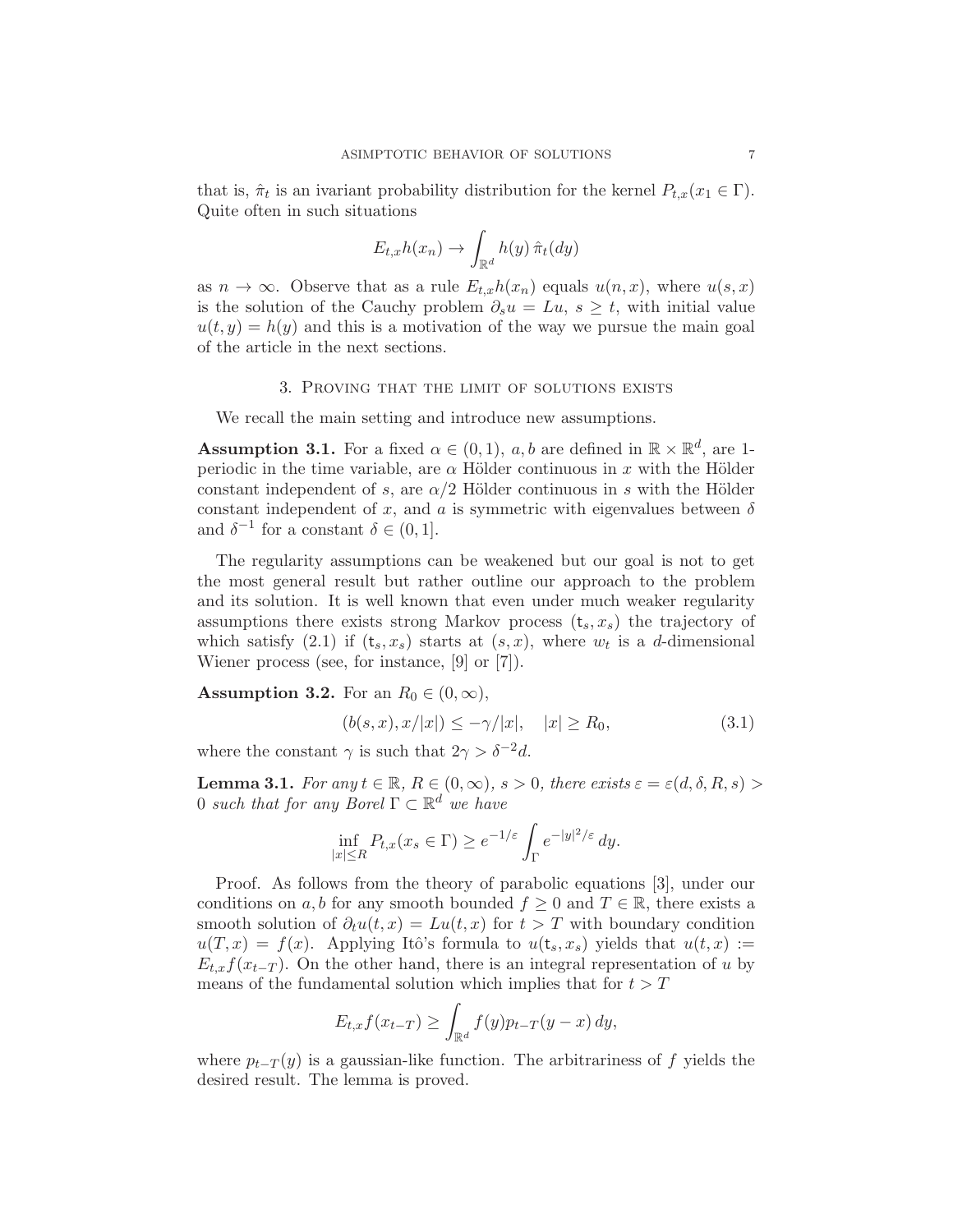In the terminology from [8] (see there Proposition 4.2.1 and Section 5.4.3) Lemma 3.1 implies that the time-homogeneous Markov chain  $x_n, n = 0, 1, ...$ (the spacial coordinate of  $(t_n, x_n)$ ) is irreducible relative to Lebesgue measure, strongly aperiodic, and all balls  $B_R := \{x : |x| < R\}$  are small and petite.

**Lemma 3.2.** Set  $V(x) = |x|^2$ . Then there exists constants  $\varepsilon > 0$  and  $R_1 \ge R_0$  such that for  $|x| \ge R_1$  and any t we have

$$
E_{t,x}V(x_1) \le V(x) - \varepsilon.
$$

Proof. We have with  $\lambda = x/|x|$ 

 $LV(t, x) = \text{tr } a(t, x) + 2(b(t, x), x) \le \delta^{-2}d + 2(b(t, x), x) \le \delta^{-2}d - 2\gamma =: -\kappa.$ By Itô's formula

$$
E_{t,x}V(x_1) = V(x) + E_{t,x} \int_0^1 LV(t - s, x_s) ds \le V(x) - \kappa
$$

$$
+ E_{t,x} \int_0^1 |LV(t - s, x_s) + \kappa |I_{|x_s| \le R_0} ds.
$$

Since the coefficients are bounded

$$
\sup_{t} E_{t,x} \int_{0}^{1} \left| LV(t-s, x_s) + \kappa \right| I_{|x_s| \le R_0} ds \to 0
$$

as  $|x| \to \infty$ . This yields the desired result. The lemma is proved.

This lemma implies that condition (iii) of Theorem 14.0.1 of [8] is fulfilled for any t and the transition kernel  $P_{t,x}(x_1 \in \Gamma)$ . According to this theorem for any t there is a unique invariant distribution  $\pi_t$  for this kernel and for any x

$$
\sup_{f \in \mathcal{F}} |E_{t,x} f(x_n) - (f, \pi_t)| \to 0
$$

as  $n \to \infty$ , where

$$
(f, \pi_t) = \int_{\mathbb{R}^d} f(y) \, \pi_t(dy)
$$

and F is the set of continuous f on  $\mathbb{R}^d$  satisfying  $|f| \leq 1$ .

Remark 3.1. Obviously  $\pi_t$  is 1-periodic function of t because for any  $(t, x) \in$  $\mathbb{R}^d$ ,  $s \geq 0$ ,  $n = 0, 1, \dots$ , and Borel bounded f we have

$$
E_{t,x}f(x_s) = E_{t+n,x}f(x_s).
$$

This equality also implies that

$$
\sup_{f \in \mathcal{F}} |E_{t+n,x} f(x_n) - (f, \pi_t)| \to 0
$$

as  $n \to \infty$ . By Itô's formula,  $E_{t+n,x} f(x_n) = u_t(n,x)$ , where  $u_t$  is the solution of the Cauchy problem

$$
\partial_s u_t(s, x) = Lu(s, x), \quad s > t, \quad u_t(t, x) = f(x),
$$
\n(3.2)

given by means of the fundamental solution (see, for instance, [3]).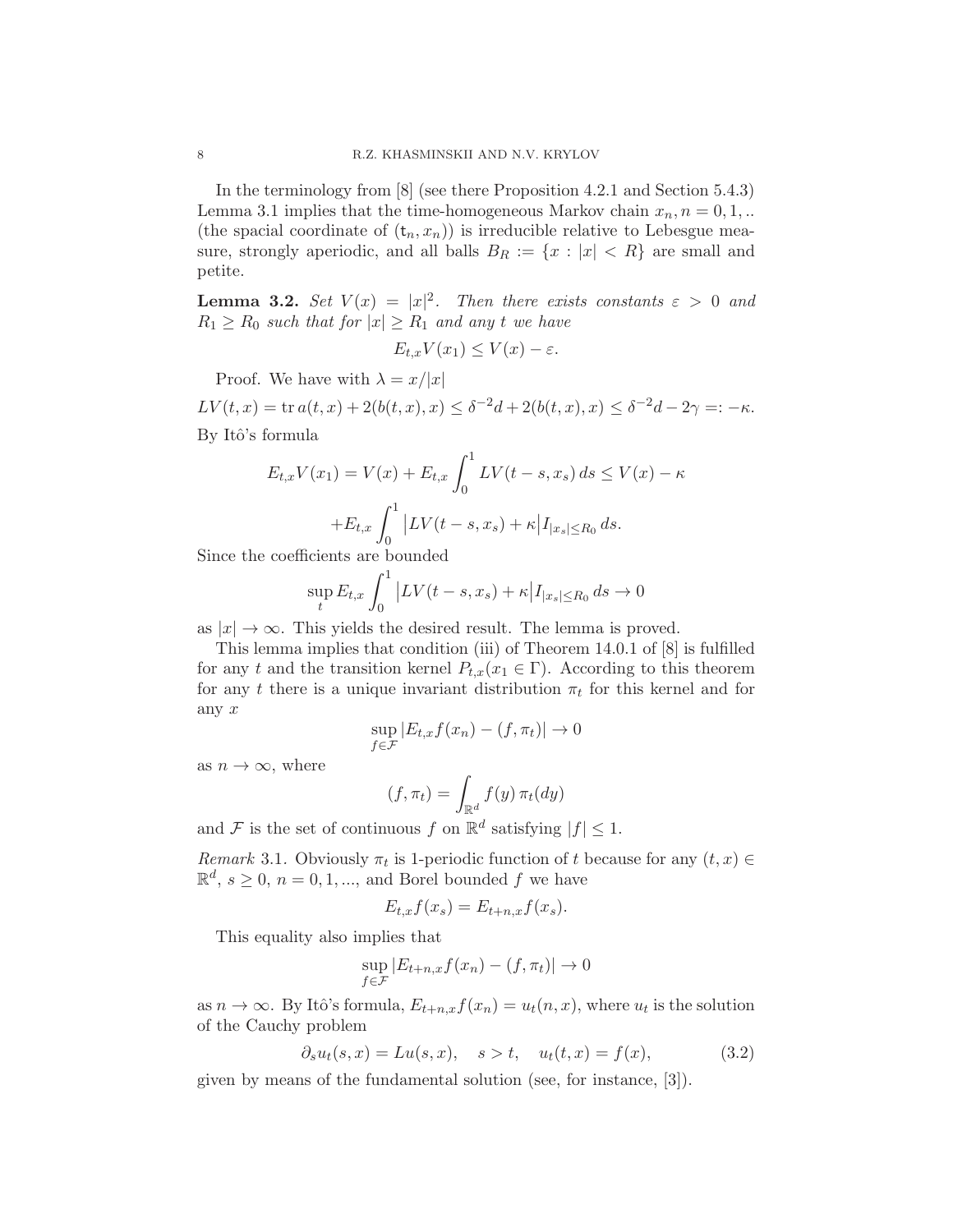It follows from the estimates for the fundamental solution ([3]) that, for any  $t \in [0,1]$  and  $R \in (0,\infty)$ , the set of solutions of  $(3.2)$  when  $f \in \mathcal{F}, s \geq 2$ ,  $|x| \leq R$  is equicontinuous as functions of  $(s, x)$ . Hence, for any  $t \in [0, 1]$ ,

$$
u_t(n,x) \to (f,\pi_t)
$$

as  $n \to \infty$  uniformly on any compact set uniformly with respect to  $f \in \mathcal{F}$ . Next, observe that, for  $\tau \in [0,1]$ ,

$$
|u_t(n + \tau, x) - (f, \pi_t)| \le E_{\tau, x} |u_t(n, x_\tau) - (f, \pi_t)|
$$
  
\$\leq\$ sup<sub>1</sub> $|u_t(n, y) - (f, \pi_t)| + 2P_{\tau, x}(|x_\tau| > R).$   
\$|y| \leq R\$

For any x the last probability goes to zero uniformly with respect to  $\tau \in [0,1]$ since  $a$  and  $b$  are bounded. Thus we arrive at the following.

**Theorem 3.3.** For any  $t \in [0,1]$ ,

$$
u_t(s,x) \to (f,\pi_t)
$$

as  $s \to \infty$  uniformly on any compact set uniformly with respect to  $f \in \mathcal{F}$ .

In the next section we need a few properties of  $\pi_t$ .

**Lemma 3.4.** If  $f \in \mathcal{F}$ , then for any  $s \geq 0$ 

$$
\int_{\mathbb{R}^d} E_{t,x} f(x_s) \, \pi_t(dx) = \int_{\mathbb{R}^d} f(x) \, \pi_{t-s}(dx). \tag{3.3}
$$

Indeed, the left-hand side is the limit of

$$
E_{t+n,y}E_{t,x_n}f(x_s) = E_{t-s+n,y}f(x_n).
$$

Corollary 3.5. For any bounded Borel f the function  $(f, \pi_t)$  is continuous.

Indeed, the left-hand side of  $(3.3)$  is continuous with respect to s if f is continuous. The case of general  $f$  is taken care of by approximation and the following remark.

*Remark* 3.2. For any Borel  $f \geq 0$  and  $t \in \mathbb{R}$  we have

$$
\int_{\mathbb{R}^d} E_{t,x} f(x_1) \, \pi_t(dx) = \int_{\mathbb{R}^d} f(x) \, \pi_t(dx).
$$

Here, as we know from the theory of parabolic equations ([3]),

$$
E_{t,x}f(x_1) \le N \int_{\mathbb{R}^d} f(y) \exp(-|x-y|^2/N) dy,
$$

where the constant N is independent of f, t. It follows that  $\pi_t$  has a bounded density  $\rho(t, x) \leq N$ , where N is independent of t. The continuity of  $(f, \pi_t)$ just for bounded continuous f implies that we may choose  $\rho(t, x)$  to be a Borel function of  $(t, x)$ .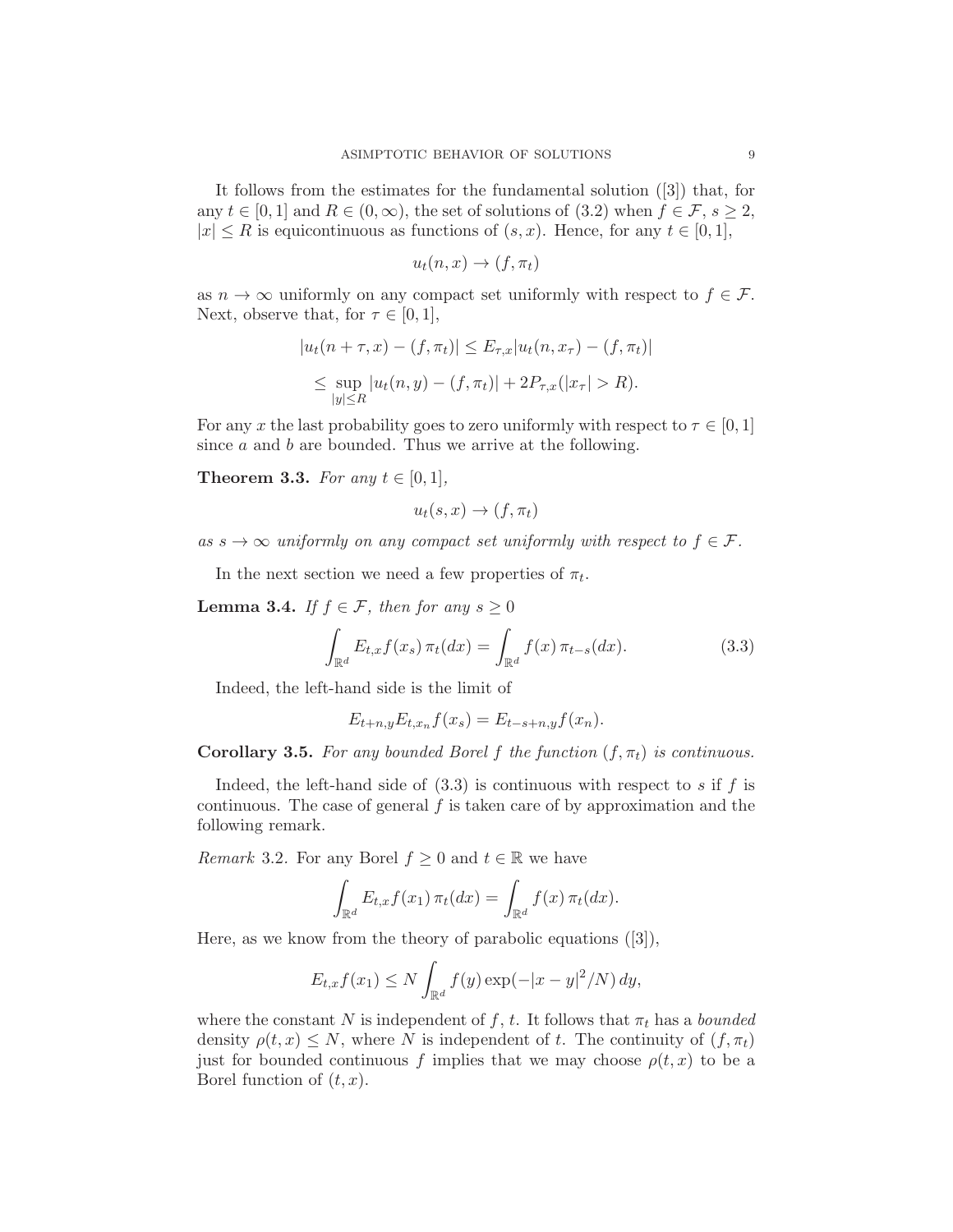### 4. How to find  $\pi_t$  analytically?

We need some notation. Recall that  $\alpha \in (0,1)$  is a fixed number. Then  $C^{\alpha/2,\alpha}(\mathbb{R}^{d+1})$  is defined as the space of functions  $f(t,x)$  that are  $\alpha$  Hölder continuous in x with the Hölder constant independent of s and are  $\alpha/2$ Hölder continuous in  $t$  with the Hölder constant independent of  $x$ . The space  $C^{1+\alpha/2,2+\alpha}(\mathbb{R}^{d+1})$  consists of functions f such that  $\partial_t f, D^2 f, Df, f \in$  $C^{\alpha/2,\alpha}(\mathbb{R}^{d+1}).$ 

Next, recall that  $\mathcal O$  is the circle of unit length centered at the origin on the plane. In light of Remark 3.2, the measure

$$
\Pi(\Gamma) := \int_0^1 \int_{\mathbb{R}^d} I_{\Gamma}(y(t), x) \, \pi_t(dx) \, dt = \int_0^1 \int_{\mathbb{R}^d} I_{\Gamma}(y(t), x) \, \rho(t, x) \, dx dt \tag{4.1}
$$

is well defined on Borel subsets  $\Gamma$  of  $\mathcal{O} \times \mathbb{R}^d$ . We introduce  $C^{\alpha/2,\alpha}(\mathcal{O} \times \mathbb{R}^d)$ and  $C^{1+\alpha/2,2+\alpha}(\mathcal{O}\times\mathbb{R}^d)$  similarly to how it was done above.

**Lemma 4.1.** Assertions (2.4) of Lemma 2.1 holds true if  $f \in C^{1+\alpha,2+\alpha}(\mathcal{O}\times\mathbb{R})$  $\mathbb{R}^d$ ).

This is easily proved as it is outlined after Lemma 2.1 by using the assumed regularity of  $a, b$ , and the derivatives of  $f$  (and, hence, of  $g$ ).

Next, for  $(y, x) \in \mathcal{O} \times \mathbb{R}^d$  and Borel bounded f on  $\mathcal{O} \times \mathbb{R}^d$  define

$$
Rf(y,x) = E_{y,x} \int_0^\infty e^{-s} f(y_s, x_s) ds.
$$

**Lemma 4.2.** The function  $Rf(y, x)$  is continuous on  $\mathcal{O} \times \mathbb{R}^d$  for any Borel bounded f.

Proof. Since for  $y = y(t)$ , owing to (2.3), we have

$$
Rf(y,x) = E_{t,x} \int_0^{\infty} e^{-s} f(y(t-s), x_s) ds =: \hat{R}f(t,x),
$$

it suffices to prove that  $\hat{R}f(t, x)$  is continuous on  $\mathbb{R}^{d+1}$  for any Borel bounded f.

The parabolic Aleksandrov estimate implies that

$$
\hat{R}|f|(t,x) \le N_1 \Big( \int_{\mathbb{R}^d} \int_0^\infty |e^{-s} f(y(t-s), x)|^{d+1} ds dx \Big)^{1/(d+1)}
$$
\n
$$
\le N_2 \Big( \int_{\mathbb{R}^d} \int_0^1 |f(y(t-s), x)|^{d+1} ds dx \Big)^{1/(d+1)}
$$
\n
$$
= N_2 \Big( \int_{\mathbb{R}^d} \int_0^1 |f(y(s), x)|^{d+1} ds dx \Big)^{1/(d+1)}, \tag{4.2}
$$

where the constants  $N_i$  are independent of f and  $(t, x)$ . Here it is appropriate to observe that, as is easy to see, for any  $R \in (0,\infty)$ ,

$$
\lim_{\rho \to \infty} \sup_{|x| \le R, t \in [0,1]} \int_0^\infty e^{-s} P_{t,x}(|x_s| \ge \rho) ds = 0
$$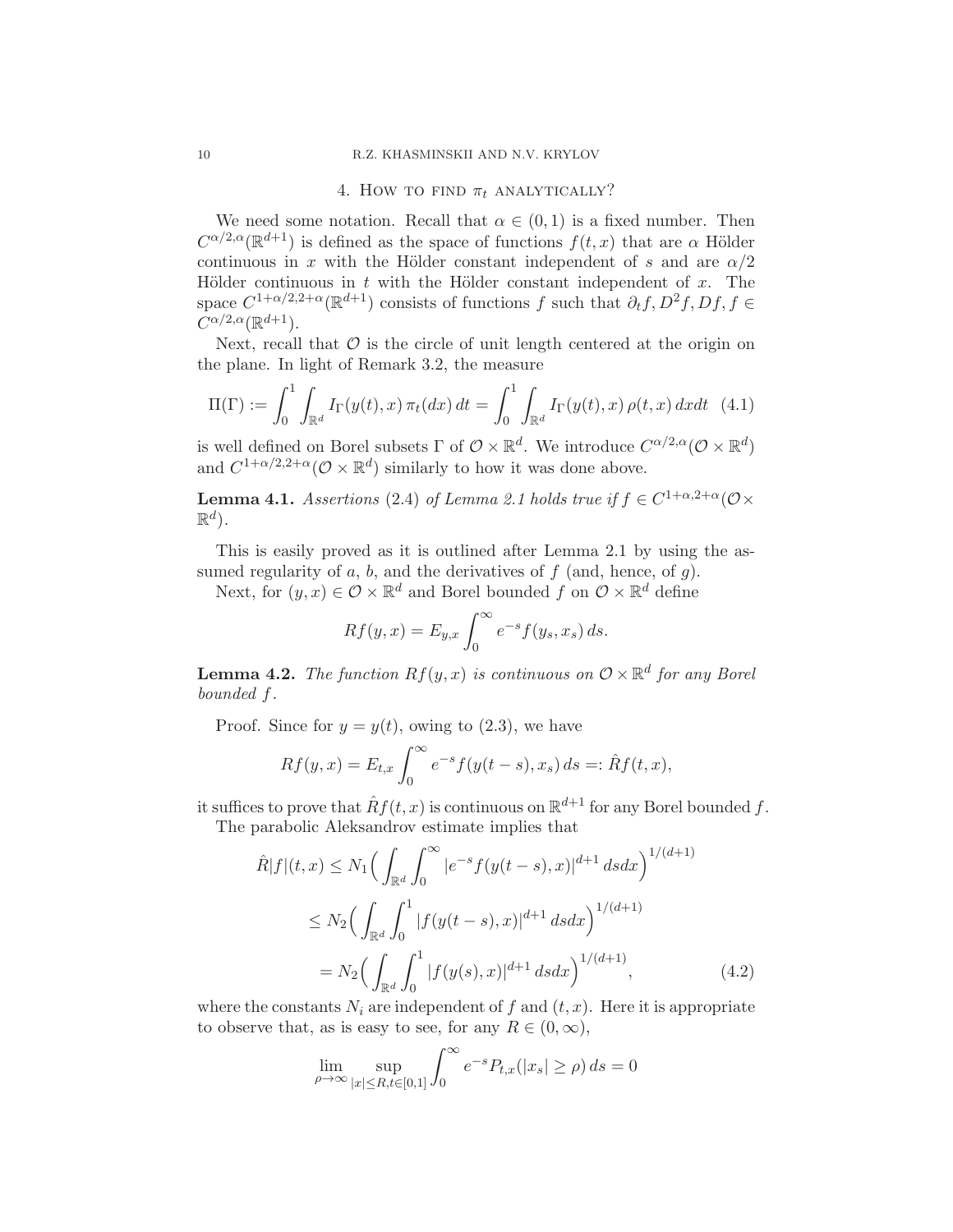and therefore it suffices to consider only the f's that vanish as  $|x| \ge \rho$  for some  $\rho$ .

Such an f can be approximated in the  $L_{d+1}$  norm on  $\mathcal{O}\times\mathbb{R}^d$  by uniformly bounded  $f_k$ , each of which is Lipschitz continuous and estimate (4.2) shows that in that case we have  $\hat{R}f_k \to \hat{R}f$  uniformly. Therefore we may assume that  $f$  is Lipschitz continuous and has compact support. Then observe that

$$
\hat{R}f(t,x) = \check{R}f(t,t,x),
$$

where

$$
\check{R}f(\tau,t,x) := E_{t,x} \int_0^\infty e^{-s} f(y(\tau-s),x_s) ds.
$$

Since f is Lipschitz continuous,  $\tilde{R}f(\tau, t, x)$  is continuous in  $\tau$  uniformly with respect to  $(t, x)$ . The fact that it is continuous (smooth) in  $(t, x)$  for any  $\tau$ follows from the fact that, as a function of  $(t, x)$  the function  $Rf(\tau, t, x)$  is a unique  $C^{1+\alpha/2,2+\alpha}(\mathbb{R}^{d+1})$ -solution of

$$
\partial_t v(t, x) = Lv(t, x) - v(t, x) + f(y(\tau - t), x), \quad (t, x) \in \mathbb{R}^{d+1}.
$$

The lemma is proved.

**Theorem 4.3.** The measure  $\Pi$  is a unique invariant measure of the process  $(y_s, x_s)$ .

Proof. Let  $f(y, x)$  be Borel bounded on  $\mathcal{O} \times \mathbb{R}^d$ . According to (2.3) and Lemma 3.4

$$
\int_{\mathcal{O}\times\mathbb{R}^d} E_{y,x} f(y_s, x_s) \Pi(dy, dx)
$$
\n
$$
= \int_0^1 \int_{\mathbb{R}^d} E_{t,x} f(y(t-s), x_s) \pi_t(dx) dt
$$
\n
$$
= \int_0^1 \int_{\mathbb{R}^d} f(y(t-s), x) \pi_{t-s}(dx) dt
$$
\n
$$
= \int_0^1 \int_{\mathbb{R}^d} f(y(t), x) \pi_t(dx) dt = \int_{\mathcal{O}\times\mathbb{R}^d} f(y, x) \Pi(dy, dx).
$$

This proves that Π is indeed an invariant measure. Furthermore,

$$
\int_{\mathcal{O}\times\mathbb{R}^d} Rf(y,x)\,\Pi(dy,dx) = \int_0^\infty e^{-s} \int_{\mathcal{O}\times\mathbb{R}^d} E_{y,x}f(y_s,x_s)\,\Pi(dy,dx)\,ds
$$
\n
$$
= \int_0^\infty e^{-s} \int_{\mathcal{O}\times\mathbb{R}^d} f(y,x)\,\Pi(dy,dx)\,ds = \int_{\mathcal{O}\times\mathbb{R}^d} f(y,x)\,\Pi(dy,dx),\tag{4.3}
$$

which proves that  $\Pi$  is an invariant measure for the kernel R.

Then the uniqueness of Π now follows from Lemma 4.2 due to Corollary 2.7 of [4]. The theorem is proved.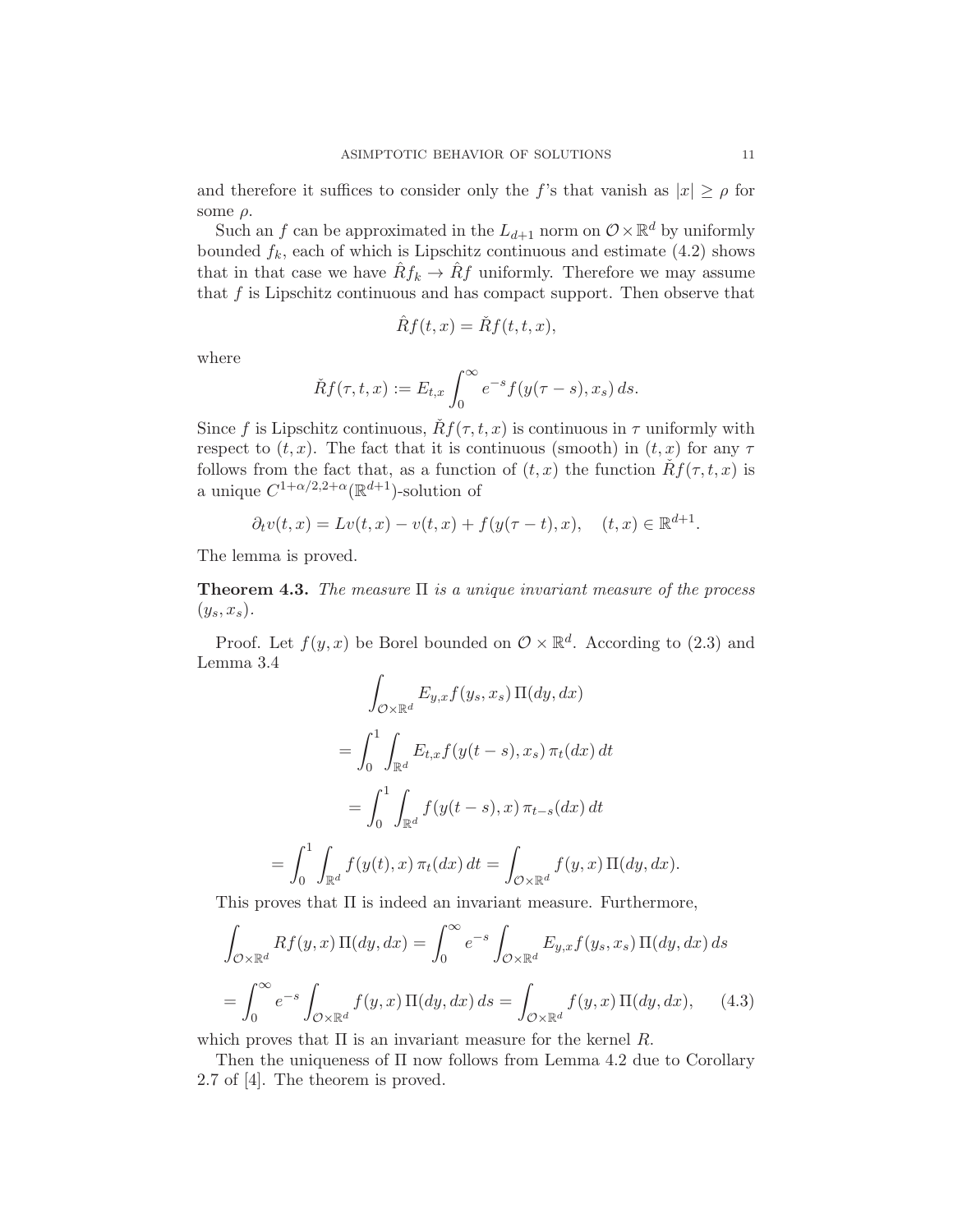Remark 4.1. The integral over  $(0,1) \times \mathbb{R}^d$  of the left-hand side of  $(2.4)$  with respect to  $\pi_t(dx)dt = \rho(t, x)dxdt$  by definition is  $1/s$  times

$$
\int_{\mathcal{O}\times\mathbb{R}^d} E_{y,x}f(y_s,x_s)\,\Pi(dy,dx) - \int_{\mathcal{O}\times\mathbb{R}^d} f(y,x)\,\Pi(dy,dx),
$$

which is zero. Therefore,

$$
\int_0^1 \int_{\mathbb{R}^d} \left[ (1/2) a^{ij}(t, x) D_{ij} g(t, x) + b^i(t, x) D_i g(t, x) - \partial_t g(t, x) \right] \rho(t, x) dx dt = 0
$$
\n(4.4)

for any 1-periodic in time  $g \in C^{1+\alpha/2,2+\alpha}(\mathbb{R}^{d+1})$ . It is usual in such situations to call  $\rho$  a *generalized solution* of

$$
\partial_t \rho + (1/2)D_{ij}(a^{ij}\rho) - D_i(b^i \rho) = 0 \tag{4.5}
$$

in  $(0,1) \times \mathbb{R}^d$ . Obviously, one can change arbitrarily  $\rho$  on a set of measure zero in  $(0,1) \times \mathbb{R}^d$  and still preserve  $(4.4)$ . Additional properties that restrict the choice of generalized solutions of (4.5) follow from Corollary 3.5:

(i) For any  $t \in (0,1)$ ,  $\rho(t,x) \geq 0$  (a.e.) and

$$
\int_0^1 \int_{\mathbb{R}^d} \rho(t, x) \, dx dt = 1,
$$

(ii) For any bounded continuous  $f$ 

$$
(f, \rho(t, \cdot)) := \int_{\mathbb{R}^d} f(x) \rho(t, x) \, dx
$$

is continuous on  $(0, 1)$ .

We have proved the first assertion of the following.

**Theorem 4.4.** (a) For any  $t \in \mathbb{R}$ ,  $\pi_t$  has a density  $\rho(t, x)$  which is a generalized solution of  $(4.5)$  in  $(0,1) \times \mathbb{R}^d$ , that possesses the properties (i) and (ii).

(b) Suppose that we found a generalized solution  $\bar{\rho}(t, x)$  of (4.5) in  $(0, 1) \times$  $\mathbb{R}^d$ , that possesses the properties (i) and (ii). Then there exists a unique (up to (a.e.)) bounded Borel  $\bar{\rho}(0, x)$  such that for  $\bar{\rho}(1, x) := \bar{\rho}(0, x)$  and any bounded Borel f

(1) the function

$$
\int_{\mathbb{R}^d} f(x)\bar{\rho}(t,x)\,dx
$$

is continuous on  $[0, 1]$ ,

(2) it coincides with  $(f, \pi_t)$  on  $[0, 1]$ .

Proof. Let  $g \in C^{\alpha/2, \alpha}(\mathbb{R}^{d+1})$  be 1-periodic in  $t, \lambda > 0$ , and

$$
G_{\lambda}(t,x) = E_{t,x} \int_0^{\infty} e^{-\lambda s} g(\mathbf{t}_s, x_s) ds.
$$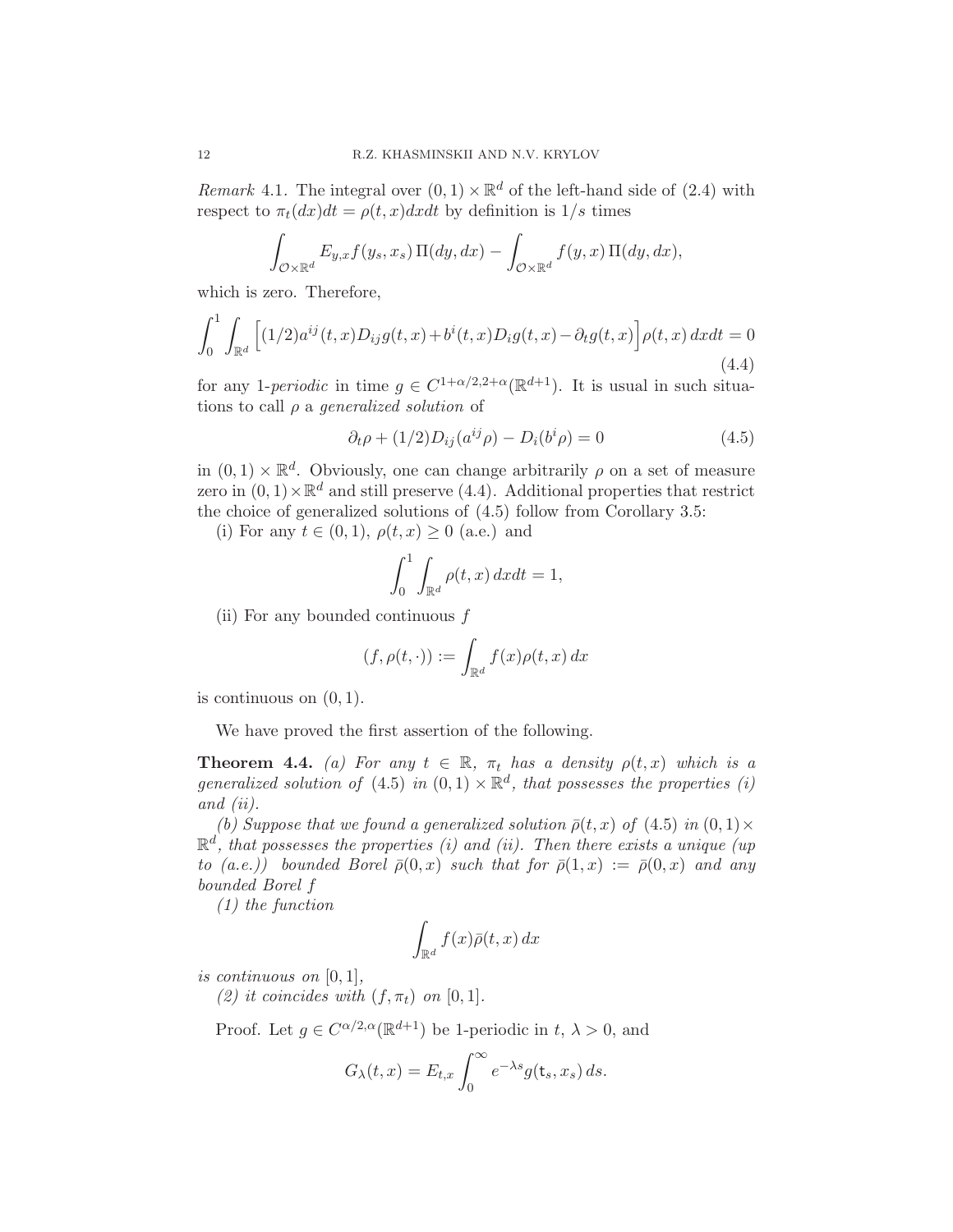Then, as it follows from [3], G is of class  $C^{1+\alpha/2,2+\alpha}(\mathbb{R}^{d+1})$  and is a unique solution of

$$
(1/2)a^{ij}(t,x)D_{ij}G_{\lambda}(t,x) + b^{i}(t,x)D_{i}G_{\lambda}(t,x) - \partial_{t}G_{\lambda}(t,x)
$$

$$
= \lambda G_{\lambda}(t,x) - g(t,x)
$$

in  $\mathbb{R}^{d+1}$ . Due to periodicity of g and uniqueness (or obviously),  $G_{\lambda}$  is 1periodic in t. Then since  $\bar{\rho}(t, x)$  is a generalized solution of (4.5), (4.4) holds with  $G$  in place of  $g$ , so that

$$
\int_0^1 \int_{\mathbb{R}^d} [\lambda G_\lambda(t, x) - g(t, x)] \bar{\rho}(t, x) dx dt = 0.
$$

This is rewritten as

$$
\lambda \int_0^\infty e^{-\lambda s} \Big( \int_0^1 \int_{\mathbb{R}^d} E_{t,x} g(\mathbf{t}_s, x_s) \bar{\rho}(t, x) dx dt \Big) ds
$$
  
= 
$$
\int_0^1 \int_{\mathbb{R}^d} g(t, x) \bar{\rho}(t, x) dx dt.
$$
 (4.6)

Since  $E_{t,x}g(t_s, x_s)$  is continuous in s uniformly with respect to  $(t, x)$  and the integral of  $\bar{\rho}$  is finite, the integrand of the first integral in the left-hand side of (4.6) is continuous. Then, since (4.6) holds for any  $\lambda > 0$  we have for any  $s \geq 0$ 

$$
\int_0^1 \int_{\mathbb{R}^d} E_{t,x} g(\mathsf{t}_s, x_s) \bar{\rho}(t,x) \, dx dt = \int_0^1 \int_{\mathbb{R}^d} g(t,x) \bar{\rho}(t,x) \, dx dt,
$$

which means that the probability measure

$$
\bar{\Pi}(\Gamma) := \int_0^1 \int_0^\infty I_\Gamma(y(t), x) \bar{\rho}(t, x) \, dx dt
$$

is an invariant measure for  $(y_s, x_s)$ . Its uniqueness implies that  $\bar{\rho} = \rho$  almost everywhere on  $(0, 1) \times \mathbb{R}^d$ . Then for any bounded continuous  $f, (f, \pi_t) =$  $(f, \bar{\rho}(t, \cdot))$  for almost all  $t \in (0, 1)$ . Since both parts are continuous in t the equality holds for all  $t \in (0, 1)$ , but then the equality holds for all bounded Borel f and  $t \in (0,1)$ . Since the limits of  $(f, \pi_t)$  as  $t \downarrow 0$  and  $t \uparrow 1$  exist and coincide and  $\rho$  and, hence,  $\bar{\rho}$  are bounded, there exist bounded  $\bar{\rho}(0, x)$  and  $\bar{\rho}(1,x)$  for which the assertions of the theorem hold true. The theorem is proved.

Remark 4.2. Fix  $f \in \mathcal{F}$  and recall that  $u_t(s, x)$  is introduced as the solution of the Cauchy problem (3.2) with initial data  $u_t(t, x) = f(x)$ . By Theorems 3.3 and 4.4, for any  $t \in (0,1)$  and any generalized solution  $\bar{\rho}$  of (4.5) in  $(0,1)\times\mathbb{R}^d,$  that possesses the properties (i) and (ii) we have

$$
u_t(s,x) \to \int_{\mathbb{R}^d} f(z)\bar{\rho}(t,z) \, dz
$$

as  $s \to \infty$  uniformly on any compact set.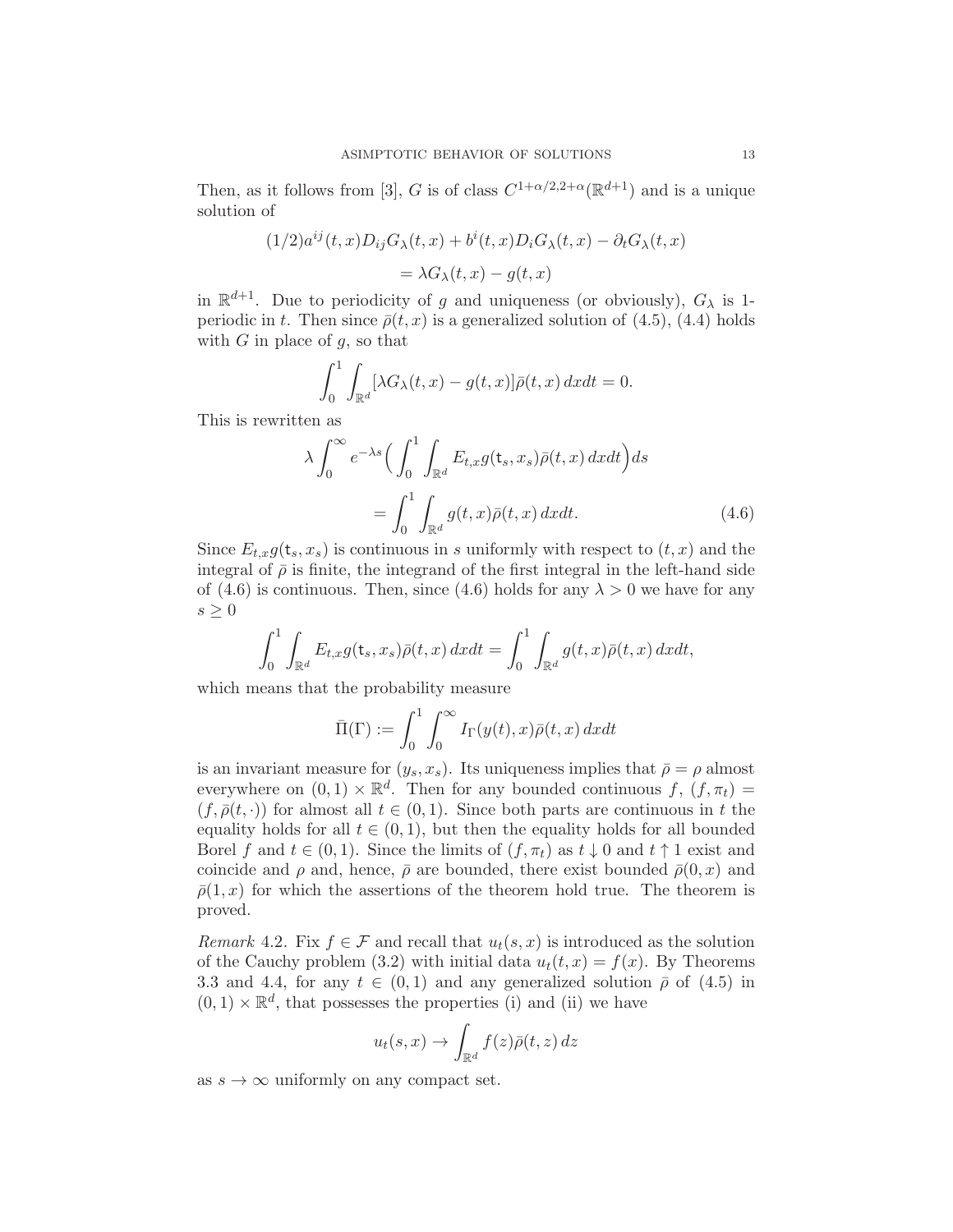Example 4.1. Let  $\beta = \beta(s)$  be a smooth function *l*-periodic function  $(l > 0)$ on R which is strictly positive and such that  $1 + \beta' \geq 1/2$ . Let  $d = 1$ , introduce  $b(s, x) = -x(1+\beta')/(2\beta)$ ,  $a = 2$ , and consider the Cauchy problem

 $\partial_s u = D^2 u + bDu, \quad s > 0, \quad u(0, x) = f(x),$ 

where f is a smooth bounded function on R and  $D = \partial/(\partial x)$ ,  $D^2 = DD$ . This setting is different from the above one because  $b$  is unbounded. Still we believe that Theorems 4.4 and 3.3 are applicable here after we reduce the period l to one. To do that set  $u(s, x) = v(s/l, x)$ . Then v satisfies

$$
\partial_s v(s, x) = lD^2 v(s, x) + l b(ls, x) Dv(s, x)
$$

and  $b(1s, x)$  is 1-periodic in s. Equation (4.5) takes the form

$$
\partial_s \rho(s, x) + lD^2 \rho(s, x) - D(lb(ls, x)\rho(s, x)) = 0,
$$

which turns out to have a classical and, hence, generalized solution given by

$$
\rho(s,x) = (4\pi\beta(ls))^{-1/2} \exp(-x^2/(4\beta(ls))).
$$

This function obviously possesses the properties (i) and (ii), and therefore

$$
\lim_{s \to \infty} u(s, x) = \lim_{s \to \infty} v(s, x) = (2\pi \beta(0))^{-1/2} \int_{-\infty}^{\infty} f(x) e^{-x^2/(2\beta(0))} dx.
$$

Acknowledgments. The authors are sincerely grateful to Yu. Kutoyants for fruitful discussions and comments.

Conflict of interest The authors declare that they have no conflict of interest.

### **REFERENCES**

- [1] D. Dehay, Parameter maximum likelihood estimation problem for time periodic modulated drift Ornstein Uhlenbeck processes, Statistical Inference for Stochastic Processes, Vol. 18 (2015), 69–98.
- [2] J.L. Doob, "Stochastic processes", reprint of the 1953 original. Wiley Classics Library. A Wiley-Interscience Publication. John Wiley & Sons, Inc., New York, 1990.  $viii+654$  pp.
- [3] A. Friedman, "Partial differential equations of parabolic type", Prentice-Hall, Inc., Englewood Cliffs, N.J. 1964 xiv+347 pp.
- [4] M. Hairer, *Convergence of Markov processes*, http://www.hairer.org/notes/Convergence.pdf
- [5] R. Höpfner and Yu.A. Kutoyants, *Estimating discontinuous periodic signals in a* time inhomogeneous diffusion, Statistical Inference for Stochastic Processes, Vol. 13 (2010), 193–230.
- [6] R. Khasminskii, "Stochastic stability of differential equations" with contributions by G. N. Milstein and M. B. Nevelson. Completely revised and enlarged second edition. Stochastic Modelling and Applied Probability, 66. Springer, Heidelberg, 2012. xviii+339 pp.
- [7] N.V. Krylov, On time inhomogeneous stochastic Itô equations with drift in  $L_{d+1}$ , Ukrains'kyi Matematychnyi Zhurnal, Vol. 72 (2020), No. 9, 1232–1253.